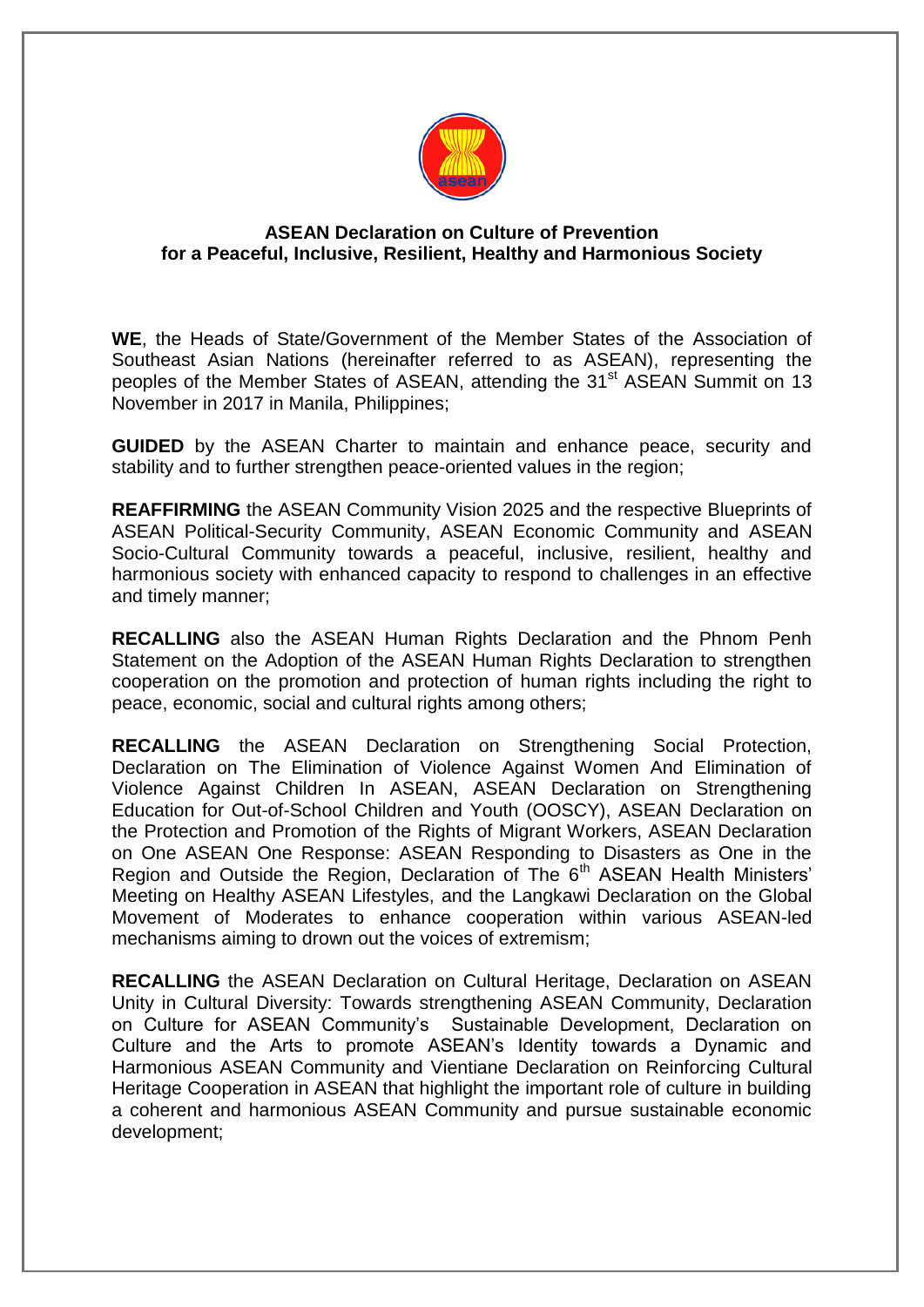**RECALLING** further the United Nations General Assembly's Declaration on a Culture of Peace and the Declaration of the High-level Meeting of the General Assembly on the Rule of Law at the National and International Levels that emphasised the need to promote and strengthen a culture of peace and rule of law worldwide;

**RECOGNISING** the 2030 United Nations Agenda for Sustainable Development, which highlights the desire to promote peaceful and inclusive societies for sustainable development by significantly reducing all forms of violence;

**ACKNOWLEDGING** the priorities of ASEAN, under the Chair of the Philippines in 2017 with the theme "Partnering for Change, Engaging the World", on strengthening a people-oriented and people-centred ASEAN, peace and stability in the region and ASEAN's resiliency;

**REAFFIRMING** our shared responsibility to realise a common vision for an inclusive, sustainable, resilient, dynamic and harmonious ASEAN Community;

**REAFFIRMING FURTHER** our commitment to the vision "A Healthy, Caring, and Sustainable ASEAN Community" pledged at the 12<sup>th</sup> ASEAN Health Ministers Meeting held in September 2014 in Ha Noi, Viet Nam, in order to achieve the goals of the ASEAN Post-2015 Health Development Agenda;

**RECOGNISING** that the prevalence of various forms of violence, including violence against women, children and vulnerable groups, drug abuse, trafficking, youth crime, hate crime/speech, irresponsible use of media, intolerance, as well as violent extremism, among others, can undermine peace and security of society;

**RECOGNISING** further that deviant behaviours can occur in aggravating circumstances such as the displacement of peoples from their homes as a result of human-induced, natural disasters, environmental degradation, as well as the deprivation of basic physical and mental well-being;

**COGNISANT** of the manifestations of socio-economic problems including poverty, inequality, disparity, marginalisation, social exclusion, youth unemployment, youth disenfranchisement, racial and religious discriminations, corruption, sense of social injustices, lack of access to education, health care and other basic government services and lack of economic/employment opportunities are commonly seen as root causes of violence;

**RECOGNISING** the compelling need to address the root causes of violent extremism and other forms of violence in order to ensure that the ASEAN Community stays united and celebrate the diversity in cultures, heritage, religions and values while observing the principle of non-interference in internal affairs of ASEAN Member States:

**CONVINCED** of the need to build on the momentum of ASEAN's preventive work in addressing the consequences of violent extremism and other forms of violence and deviant behaviours by expressing support for efforts aimed at promoting moderation and fostering a culture of prevention;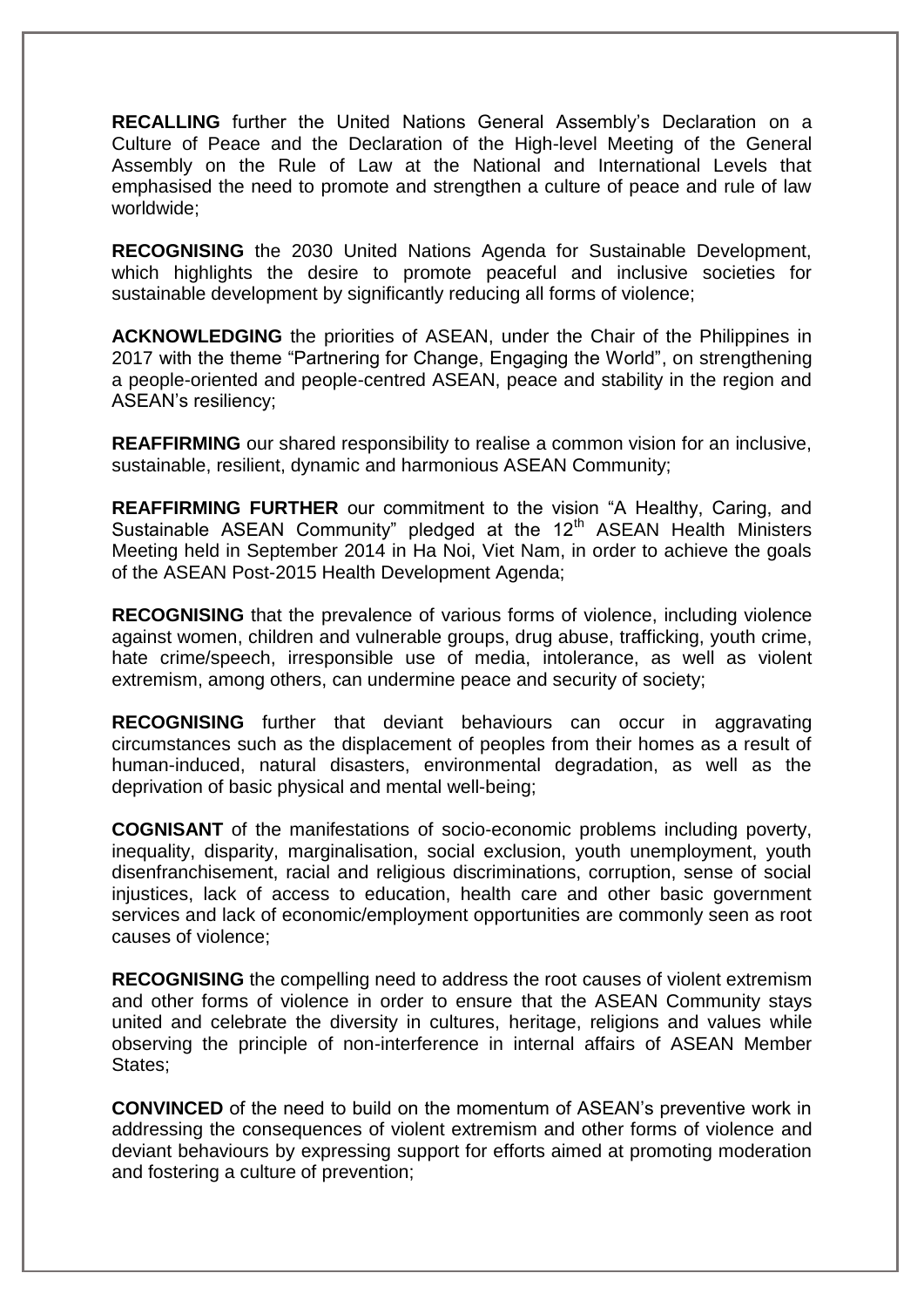## **DO HEREBY AGREE TO:**

1. **PROMOTE** a culture of prevention for a peaceful, inclusive, resilient, healthy and harmonious society by focusing on:

i. understanding the root causes and consequences of violent extremism and other forms of violence and deviant behaviours at individual, organisational and institutional levels through risk assessment, research, forecast, early warning and other evidence-based methods;

ii. adopting a mindset change from a reactive to a preventive approach;

iii. inculcating shared values such as peace, harmony, intercultural understanding, the rule of law, good governance, respect, trust, tolerance, inclusiveness, moderation, social responsibility, and diversity;

iv. developing effective upstream preventive policies and initiatives such as transformative social protection, public information, responsible use of media, as well as strengthening the existing values-based education in schools and institutions.

- 2. **SUPPORT** the following thrusts of a culture of prevention, in conformity with the principles of ASEAN Charter, as follows:
	- i. Promoting a culture of peace and intercultural understanding;
	- ii. Promoting a culture of respect for all;
	- iii. Promoting a culture of good governance at all levels;
	- iv. Promoting a culture of resilience and care for the environment;
	- v. Promoting a culture of healthy lifestyle;
	- vi. Promoting a culture supporting the values of moderation.
- 3. **CALL FOR** closely coordinated approach between ASEAN Political-Security Community, ASEAN Economic Community, and ASEAN Socio-Cultural Community aiming for the effective implementation of the thrusts identified for a culture of prevention;
- 4. **TASK** the respective sectoral bodies under the ASEAN Socio-Cultural Community, to mainstream a culture of prevention into their respective Work Plans, and to develop strategic activities to support a culture of prevention;